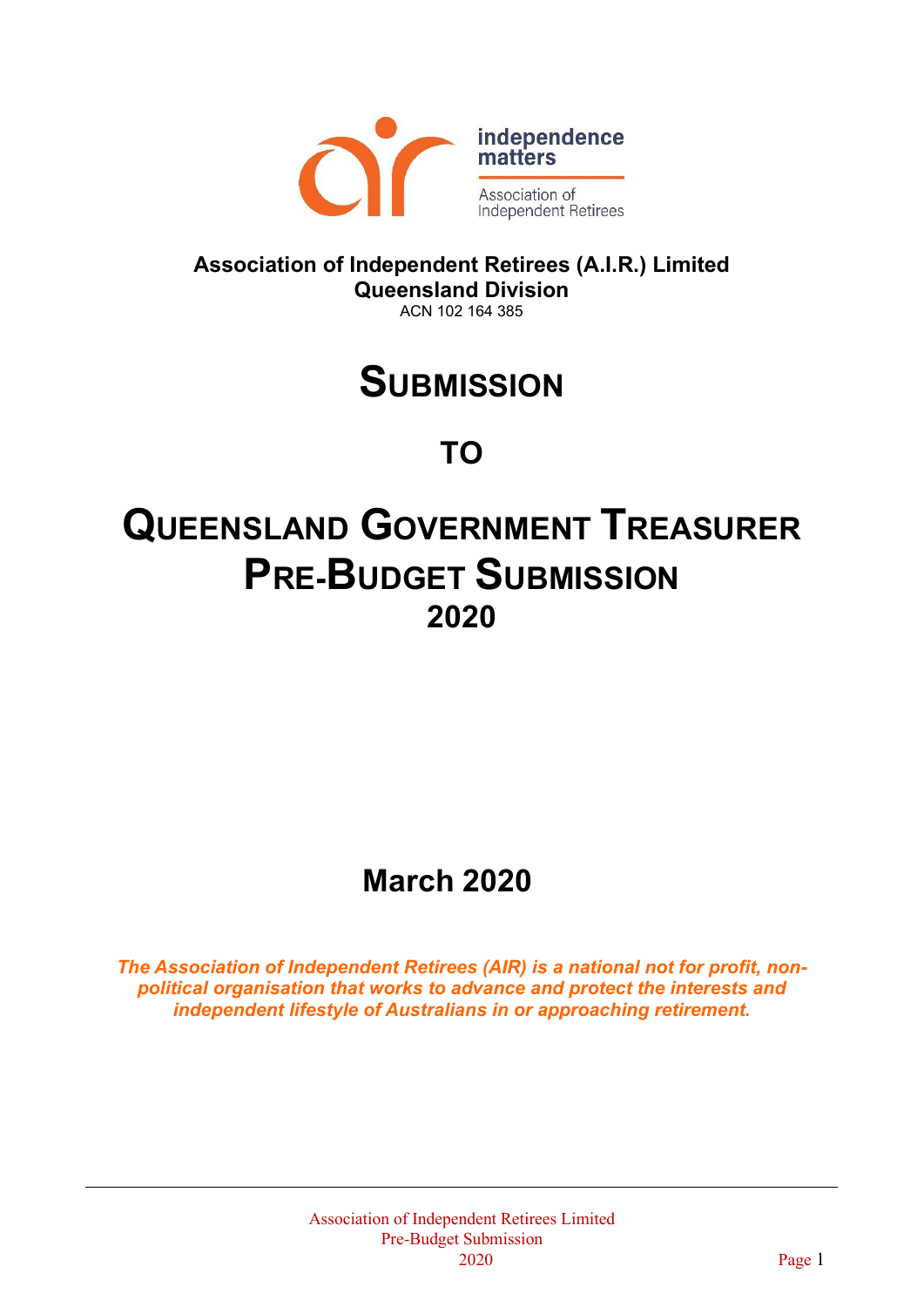## **INTRODUCTION**

The Association of Independent Retirees (A.I.R.) Limited was formed in Queensland in 1990 and has become the peak body representing the interests of retirees who are wholly or partly self-funding in their retirement and for people who are about to retire. In recent times, all retirees have suffered a diminished capacity to meet health, local government rates and utility costs including electricity due to these disproportionate cost increases when compared with income returns from investments. Many formerly self-funded retirees are now part pensioners due to their diminishing assets and income. Their ability to increase their income has not changed without greater risk, especially given the current low interest environment and increasing world political and economic instability

The Government must understand that, with changing economic times and government policies, many retirees and particularly those on fixed incomes are experiencing very challenging times. In preparing this Submission, the Government's difficult fiscal circumstances have been recognised.

The principal matters are:

- (i) Cost of domestic electricity;
- (ii) Maintain Concession funding for Seniors; and
- (iii) Provide a reduction in stamp duty or concessions when Seniors downsize from their principal residence.

Other matters that should also be considered include:

- (iv) Ensure that the word AUSTRALIA features on all Birth, Death and Marriage certificates issued in Queensland.
- (v) Increase the Patient Travel Subsidy;

(vi) Provide Seniors with the same Queensland Rail Travel Entitlements as Queensland Pensioners;

(vii) Raising the \$20,000 income limit for not-for-profit associations in line with inflation.

(viii) Legislate to exempt holders of 405 and 410 visas from the Additional Foreigner Acquirer Duty introduced in October 2017

(ix) Lift the base value of commercial properties for Land Tax in line with inflation

By giving favourable consideration to these issues in your Budget deliberations, your Government would be providing much needed financial relief for retirees. The granting of these AIR requests would not have a major impact on the State Budget position. The issues detailed in this Submission have been developed in consultation with AIR members from across Queensland. In advancing the above-mentioned issues, AIR is representing all full and part self-funded retirees in Queensland.

The Australian Bureau of Statistics indicate that persons over 65 represent about 20 % of the population eligible to vote in Queensland. The majority of these would be retirees. In addition, there is another 15% in the 55 to 65 cohort that are either retired or considering retirement.

Should you require any further details in relation to this Submission or other matters, please do not hesitate to contact Bernard Treston ( $\mathbb{R}$  0424615083, E bernardtreston ( $\mathbb{Q}$ gmail.com) President, Queensland Division, Association of Independent Retirees (A.I.R.) Ltd.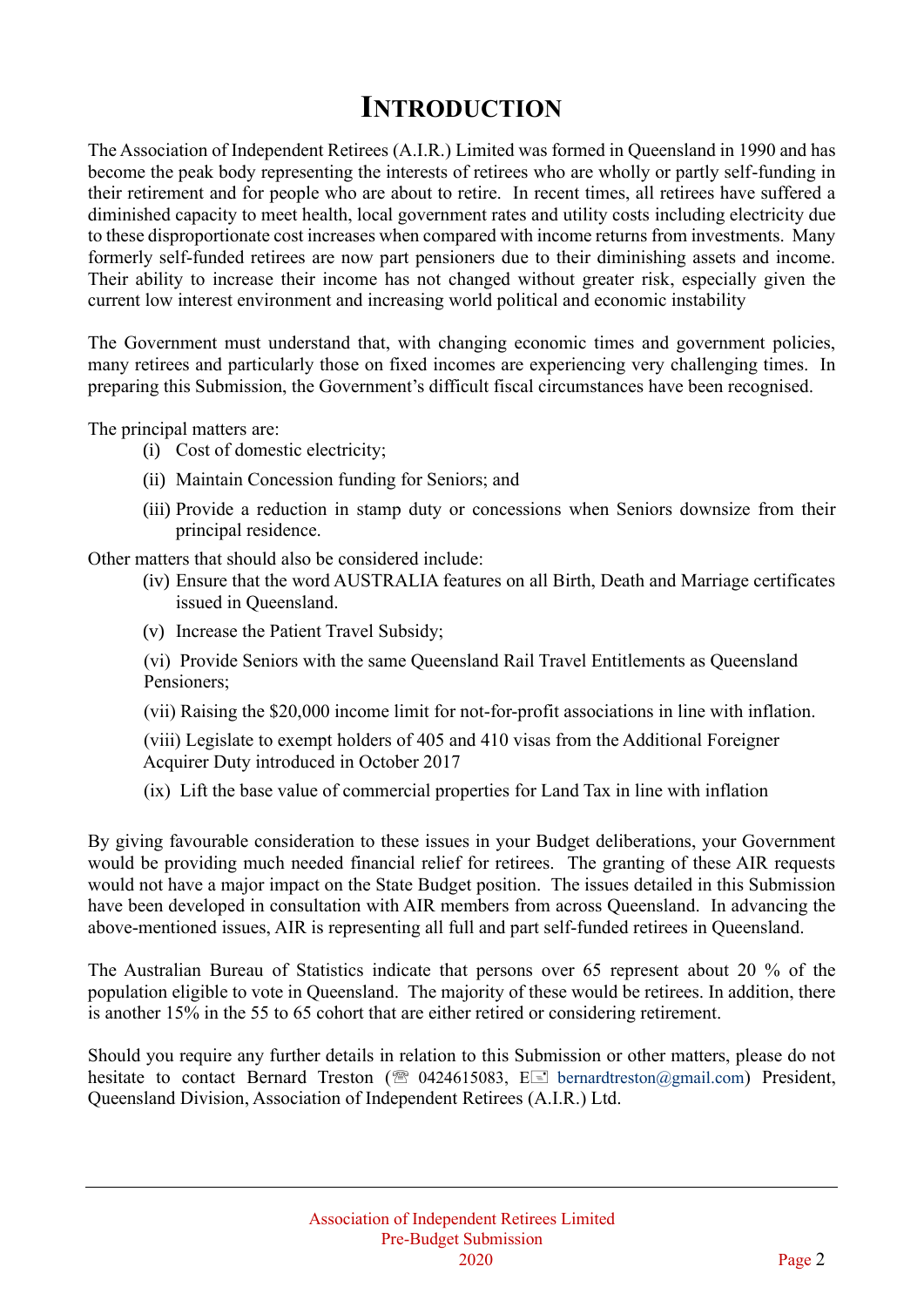## **DISCUSSION OF ISSUES**

Reiterating, the three issues identified as of very high importance to retirees in Queensland relate to:

- 1. Cost of domestic electricity;
- 2. Maintain Concession funding for Seniors; and
- 3. Provide a reduction in stamp duty when Seniors downsize their principal residence.

The issues and rationale behind each are discussed in turn below.

## **ISSUES OF HIGH IMPORTANCE**

#### **ISSUE 1 — Cost of domestic electricity**

Electricity costs need to be brought under control and reduced to manageable levels for home owners. Big increases in the cost of domestic electricity over recent years have been identified as a significant concern to retirees — particularly those on limited income from investments.

#### **Rationale**

It is important that the Qld Government takes a forceful stand not to be burdened with any flow on effects from policies of the other States which have produced unreliable supplies of power. The recommendations from the National Electricity Inquiry into power supplies across Australia need to be implemented.

Queenslanders now pay some of the highest electricity charges in the world. The supply of electricity was originally a service to the community but is now a money-making enterprise. This has got to change. Instead of using profits from the sale of electricity to industry, agriculture and households, charges need to be reduced for all.

To add insult to injury, households with solar panels are charged a "Solar Metering Service". This is nothing more than a ploy to extract more money from consumers. All Seniors should be exempt from this. After all, they are trying to do the "right" thing for the environment.

| Date         | <b>Electricity</b><br>Charge<br>(kWh) | <b>Supply Charge</b><br>(day) | <b>Solar Metering</b><br><b>Service</b><br>(day) |
|--------------|---------------------------------------|-------------------------------|--------------------------------------------------|
| January 2015 | \$0.2537                              | \$0.08341                     |                                                  |
| January 2020 | \$0.321                               | \$0.99                        | \$0.06875                                        |

## **Typical Electricity Charges**

Significant increases in tariff and supply charges over the last couple of years are having impacts on people to meet the increased charges or do without the likes of air-conditioning during periods of extreme hot weather as recently occurred

The rapid improvement (and affordability) in solar battery storage technology over the next few years will see more and more households that have solar panels drop off the network due to the everincreasing cost of grid electricity supply. This will then have a direct impact of the remaining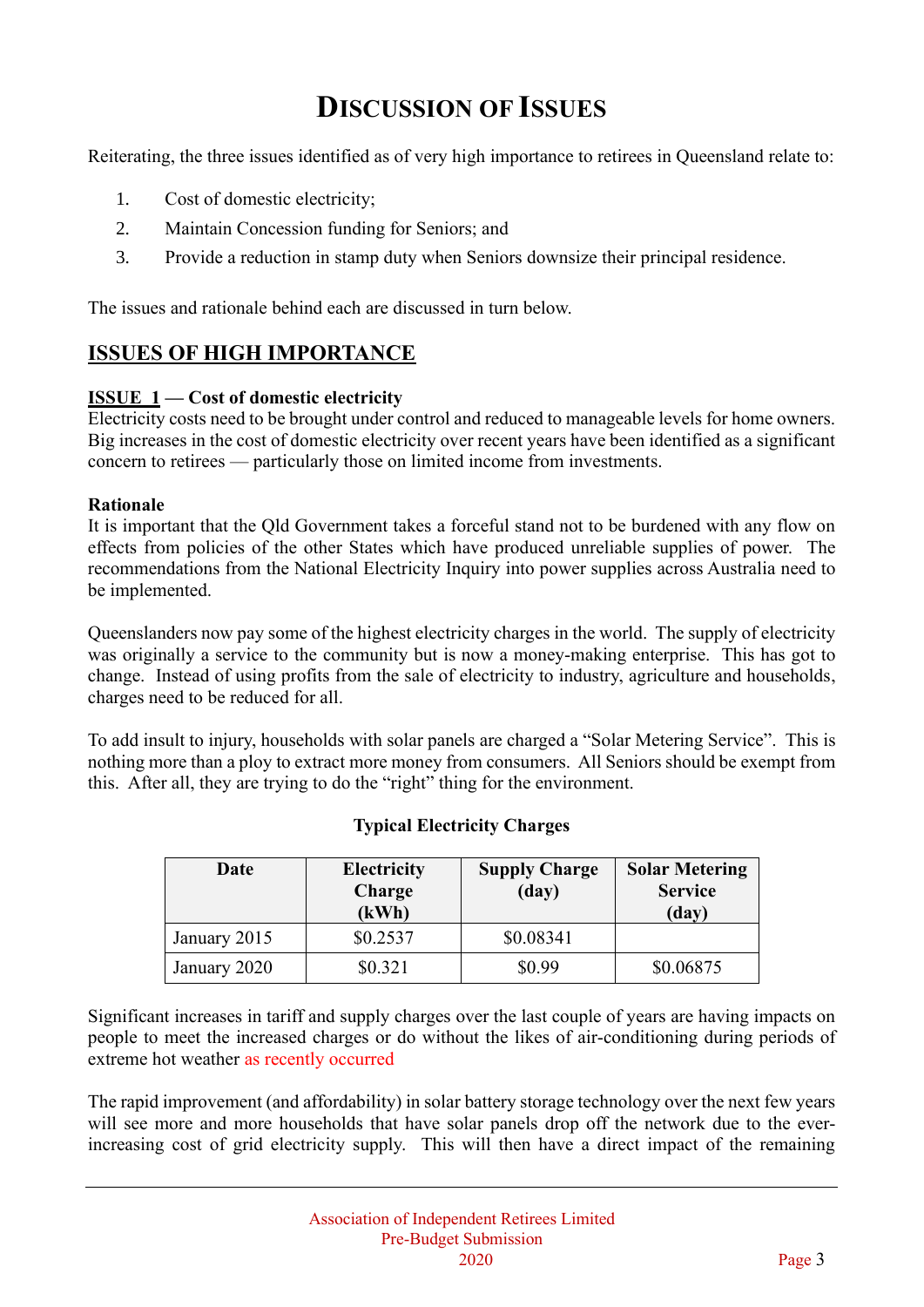consumers through a predicted further increase in network charges as companies spread the costs over fewer consumers.

In view of the severe impact of the excessive increases in domestic tariff and supply costs, the entire generation, distribution and supply system is overdue for a major restructuring that is focused on lowering consumer costs and removing inefficiencies, "gold plating" and "price gouging" that has reportedly been occurring. **But, regional Queensland consumers have not seen any relief.**

## **ISSUE 2 — Maintain Concession funding for Seniors**

Continue the existing level and eligibility for Concessions currently available to Seniors Card holders and Pensioners.

## **Rationale**

AIR Queensland Division is appreciative that the Queensland Government was committed to the maintaining of Seniors' Concessions. It is important that those Concessions are also agreed for the 2020-2021 fiscal year.

Cost of living increases have been so high in recent times that retirees on limited incomes are in no position to absorb increases and still maintain a reasonable lifestyle. Without the Concessions, many more will struggle to pay utility bills such as rates, water and electricity on time. The fallout is that the State Government should step in with some form of assistance. But more needs to be done, particularly providing bigger concessions on public transport for Senior Card holders.

**ISSUE 3 — Provide a reduction in stamp duty when Seniors downsize their principal residence** Allow a reduction in the rate of transfer duty for retirees over 65 who are downsizing accommodation for health, financial hardship or other reasons.

## **Rationale**

Stamp duty is paid when a property is purchased. The Queensland Government does offer some concessions when the residence being transferred is the principal residence. Even more generous concessions are offered to first home buyers.

State stamp duty was to be progressively removed following implementation of the Goods and Services Tax (GST). This has generally not occurred. In Tasmania a discount is applied for seniors downsizing their principal place of residence.

The Federal Coalition Government has taken the initiative by addressing downsizing with its implementation of a means of placing some of the proceeds into a superannuation fund.

With increases in local government rates, utility services and other costs of living, many retirees on limited incomes cannot continue to afford the cost of living in the family home. They have little choice but to downsize from the traditional family home and move to smaller domiciles often in the form of town houses, home units or retirement villages.

A major detractor to making the decision to downsize is the amount of stamp duty that people are obliged to pay to secure an alternate property, potentially reducing the financial benefits of moving.

Stamp duty can amount to a considerable sum when a retiree is buying into a retirement village or a smaller residence. If stamp duty was reduced (or preferably eliminated completely) for retirees downsizing, it would make the financial considerations of relocating somewhat easier. It would likely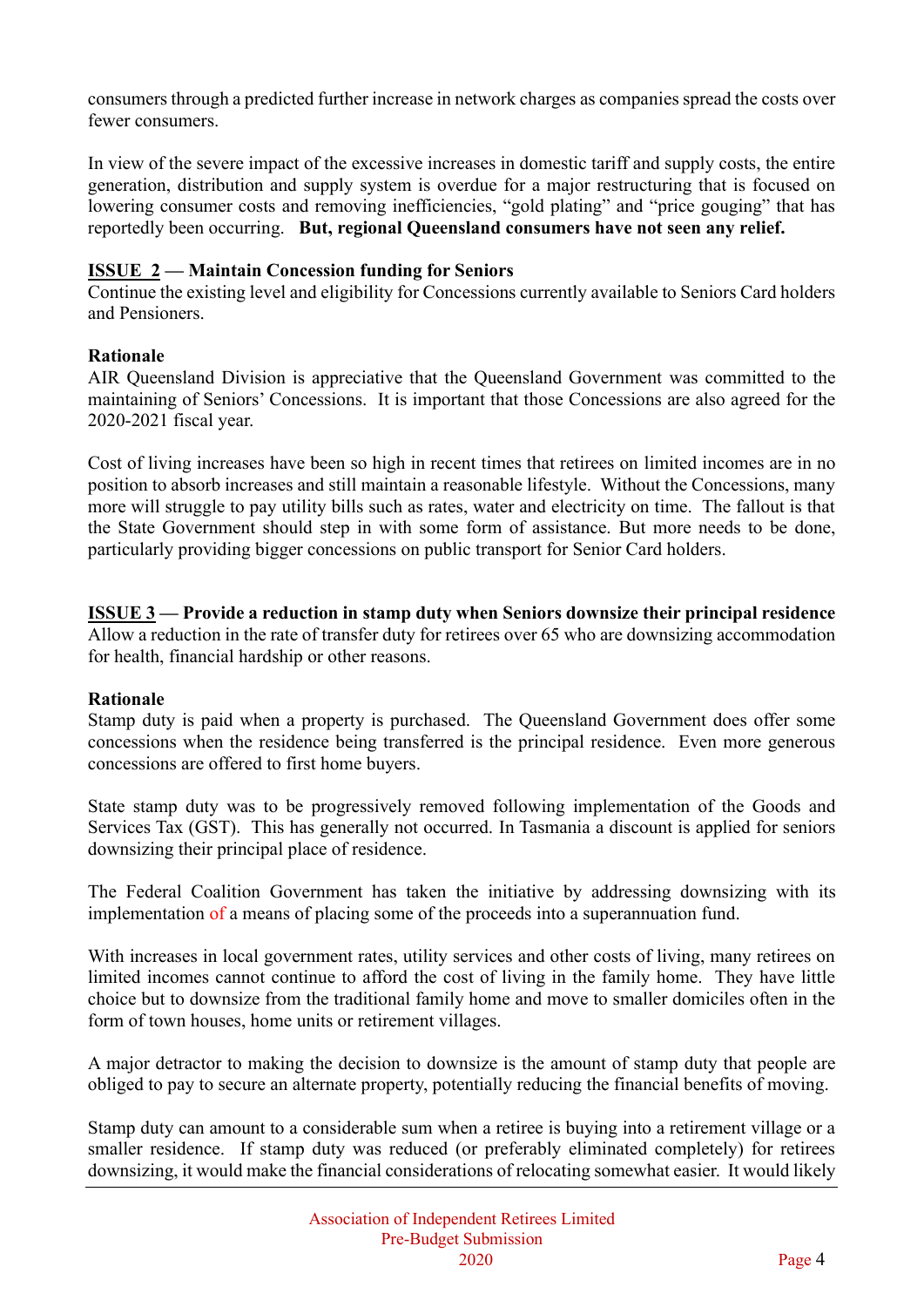stimulate the building of more retirement villages and similar group title properties that are suitable for retirees

## **OTHER ISSUES**

Other issues are:

- 4. Providing the word AUSTRALIA on all Birth, Death and Marriage Certificates
- 5. Increase the Patient Travel Subsidy
- 6. Provide Seniors with the same Queensland Rail Travel Entitlements as Queensland Pensioners;
- 7. Raising the \$20,000 income limit for not-for-profit associations in line with inflation.
- 8. Legislate to exempt holders of 404 and 410 visas from the Additional Foreigner Acquirer Duty introduced in October 2017.
- 9. Lift the base figure for assessment of Stamp Duty on commercial property

## **ISSUE 4 –Providing the word "Australia" on Birth, Death and Marriage Certificates.**

## **Rationale**

It is surprising that these Certificates have not changed over the years. They are required for various purposes. Not only are they needed in Australia, but from time to time for proof overseas. It is difficult enough proving the information on these documents without having to prove that they are actually Australian records.

## **ISSUE 5— Increase the Patient Travel Subsidy for accommodation**

The "commercial accommodation" component of the Patient Travel Subsidy Scheme remains at \$60 / person / night and is a definite assistance to patients but requires reviewing in line with current accommodation costs. No change is being advocated to the "private accommodation" subsidy.

## **Rationale**

Country patients do not have the same access to medical services as those living in major cities. Accordingly, the Patient Travel Subsidy is intended to address the problem of country people having to travel large distances for medical specialist appointments and services.

As a direct result of being old, retirees generally require more specialist medical treatment. An increase in the commercial accommodation subsidiary would greatly assist in overcoming some of the huge cost imposed on country-based retirees having to seek medical assistance in major towns.

## **ISSUE 6 — Provide Seniors with the same Queensland Travel Entitlements as Queensland Pensioners**

Extend the concession entitlements Queensland Rail (QR) provides to Queensland Pensioners to Queensland Seniors Card holders. Also introduce off peak substantial discounts better than the existing ones.

## **Rationale**

QR provides a range of concession entitlements to Queensland Pensioners. Under the same scheme, Seniors Card holders receive a 50% reduction off the full adult rail fare only.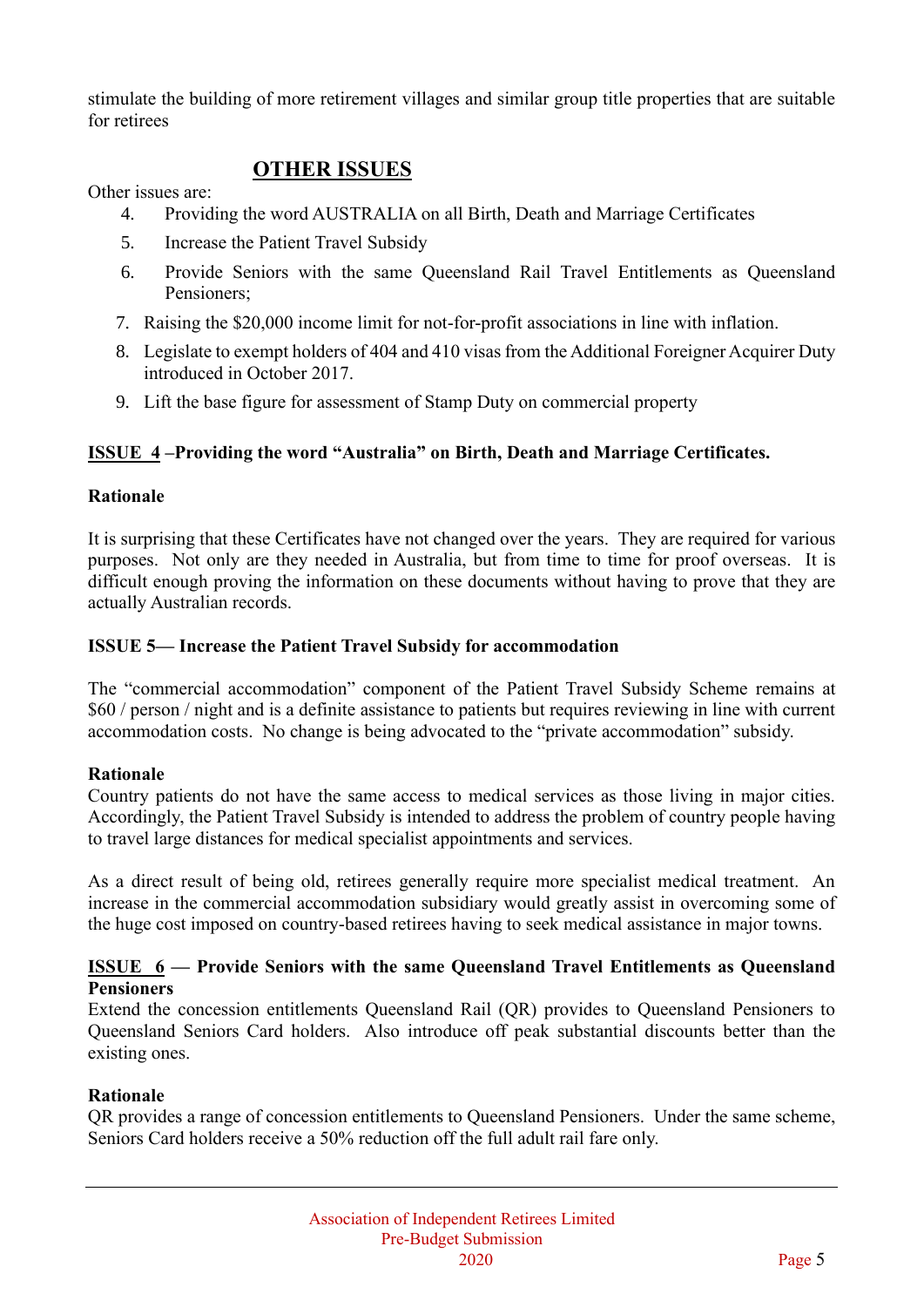We request that Queensland Senior Card holders be allowed the same rail travel concessions as pensioners. In doing this, it would greatly encourage more non-pensioner retirees to utilize QR trains for travel and especially holiday purposes. Greater use of buses and fewer cars on the road could be achieved with special fares for Retirees and seniors-- as in Sydney.

The State Government may consider subsidizing local Councils to implement such a scheme.

As most retirees tend to holiday in non-school holiday periods, any such incentive to holiday in Queensland regional areas serviced by QR would be a definite assistance to the tourism industry at times when bookings are low

## **ISSUE 7 Raising the \$20,000 income limit for Level 3 not-for-profit associations in line with inflation.**

#### **Rationale**

Financial reporting requirements for Incorporated non-for-profit associations needs updating. The current \$20,000 income rule has not been changed since 2007. Associations with incomes between \$20,000 and \$100,000 must have their Financial Statement verified by an approved Accountant or Auditor. Although this does not require a full audit it can incur a cost. If annual income is below \$20,000 the Association is responsible for its own Financial Statement and verification by the President and Treasurer is sufficient. This \$20,000 limit has not been increased in the past 12 years to cover inflation.

The costs of employing an auditor should not be imposed on groups with a turn-over of say less than \$50,000 per annum. For small Companies ASIC does not require an audit. "Small" for ASIC means having revenue below \$250,000 per annum.

## **ISSUE 8 Legislate to exempt holders of 405 and 410 Visas from the Additional Foreign Acquirer Duty introduced in October 2017**

**Rationale:** When this measure was passed by the Government it failed to appreciate that the holders of 405 and 410 visas are in a separate category to more recent economic types of investors in this country. There are now about a total of 3,000 holders of 410 and 405 visas in Australia—probably no more than 1,000 in Queensland. They generally have come from English speaking countries and have under the terms of their visas had to invest substantial sums in Qld Government bonds—generally over \$250,000. In addition, they have purchased houses and other investments in Queensland, and pay rates and other local taxes such as GST. The legislation failed to show that they should have been exempt when it is intended to target substantial new money being brought in by the new wave of overseas investors.

#### **ISSUE 9—Lifting the base rate for computation of Land Tax**

Rationale—There has been a base rate set by Governments over the years. BUT while property prices have increased markedly over the years in Qld—and Australia the Government has failed to revise the base rate, and this has an impact particularly on retirees with investment properties.